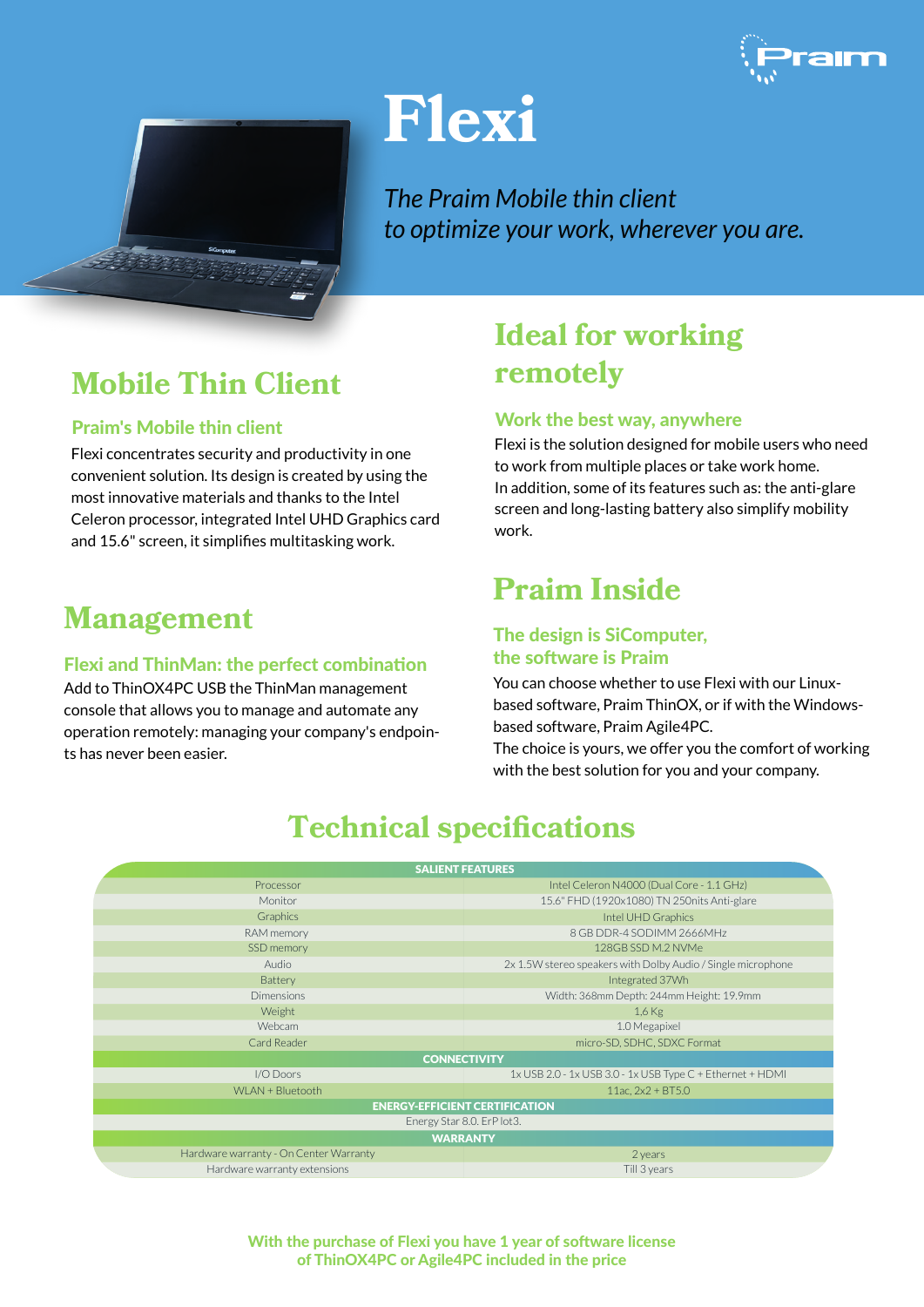

### **Choose how to configure your Flexi!**

Flexi is Praim's mobile thin client that allows you to work anywhere and with the operating system you prefer. In fact, you can choose the model with the Windows 10 IoT LTSC 2019 + Praim Agile4PC operating system, which allows you to use the Windows operating system with a smart interface and with Agile control for accessing local and remote applications, or the Linux-based model with the Praim ThinOX4PC operating system, to maximize the security level. The choice is yours! We offer you the comfort of working with the best solution for you and your company.



# **Why choose Windows 10 IoT + Agile4PC**

Because it's perfect for all users who want to work in a Windows environment and with all the features it offers. If you work in an RDS session the connection is smoother, moreover, the Write Filter provides an easy way to lock a configuration, in addition to the support given by Windows to any technology or peripheral needed to work on the endpoint. Finally, configurations and software additions can be done by anyone familiar with this operating system, without requiring additional skills.

| <b>SALIENT FEATURES</b>                                                                                                      |  |
|------------------------------------------------------------------------------------------------------------------------------|--|
| <b>Traditional Desktop Mode</b>                                                                                              |  |
| Navigation Kiosk Mode                                                                                                        |  |
| "Desktop Lockdown" mode with "Agile Mode" interface                                                                          |  |
| Remote Support                                                                                                               |  |
| Network Manager (wired and WiFi)                                                                                             |  |
| Write Filter manager                                                                                                         |  |
| Certificate Management                                                                                                       |  |
| Startup Manager (launch / block of applications in automatic start)                                                          |  |
| Management of virtual and / or local resources (connections)                                                                 |  |
| Hotkey management                                                                                                            |  |
| User authentication management                                                                                               |  |
| USB redirection                                                                                                              |  |
| USB management and blocking (peripherals and mass storage)                                                                   |  |
| Automatic start management of virtual resources                                                                              |  |
| Customization of desktop information - Bginfo (feat. Rainmeter)                                                              |  |
| <b>CUSTOMIZATIONS in AGILE MODE</b>                                                                                          |  |
|                                                                                                                              |  |
| Desktop Graphics Customization (Logo, Background Image, Layout Colors)                                                       |  |
| Customization of user settings (Date / Time / Zone, Display, Sound, Language, Keyboard Layout, Power Saving, Local Networks) |  |
| Local / Domestic WiFi management                                                                                             |  |
| Charge and Battery Level Indicator                                                                                           |  |
| <b>USER AUTHENTICATION METHOD</b>                                                                                            |  |
| WiFi Login                                                                                                                   |  |
| ThinMan Login                                                                                                                |  |
| ThinMan Smart Identity (with or without smart card)                                                                          |  |
| Imprivata Single Sign On (with or without smart card)                                                                        |  |
| <b>SUPPORTED RESOURCES / CONNECTIONS</b>                                                                                     |  |
| Citrix Workspace                                                                                                             |  |
| <b>VMware Horizon</b>                                                                                                        |  |
| Microsoft RDS                                                                                                                |  |
| Web (through Google Chrome, Microsoft Edge, Internet Explorer)<br><b>Local Applications</b>                                  |  |